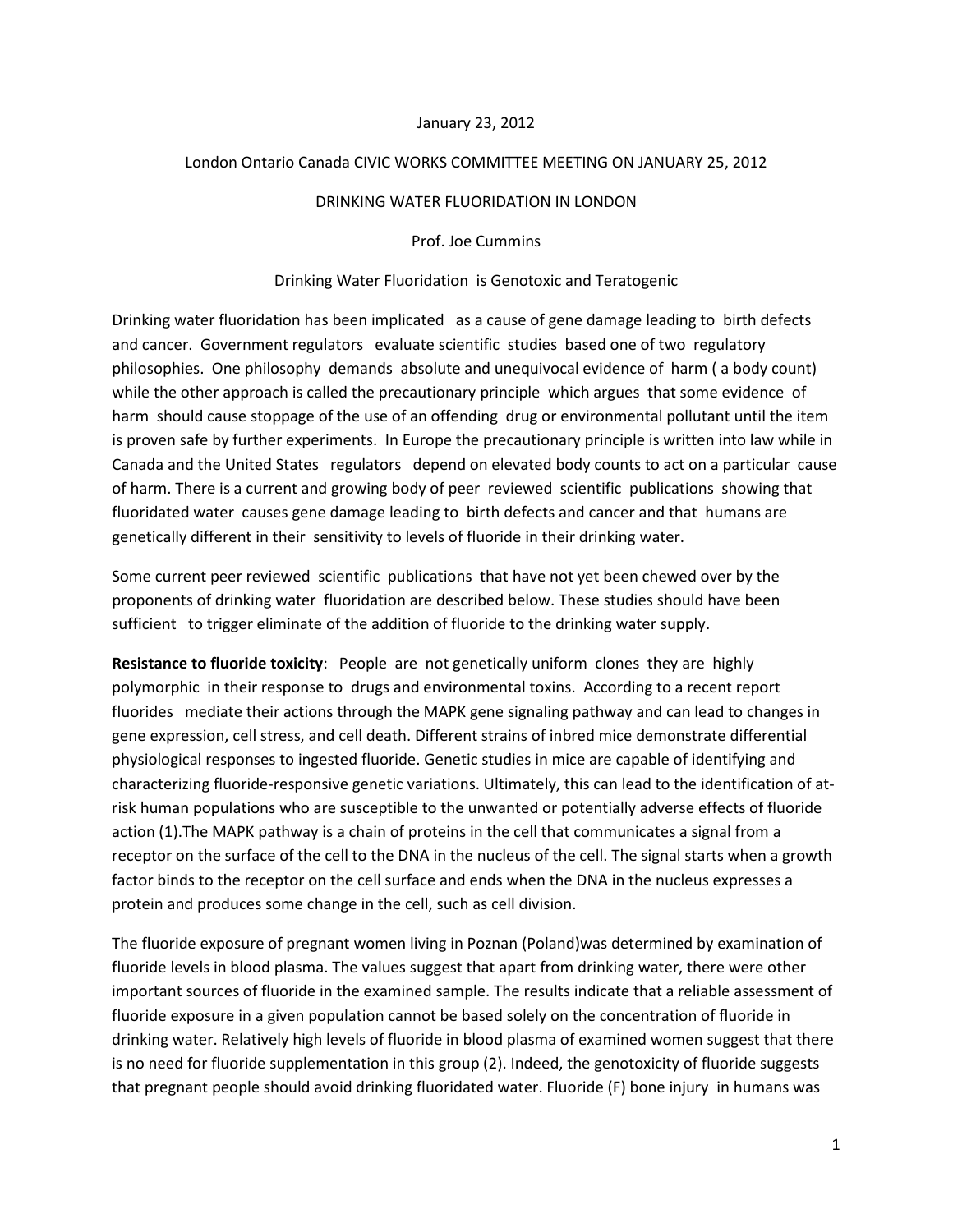found to be modulated by polymorphism in the calcitonin receptor gene . The interactive effect of F burden and calcitonin receptor polymorphism increased the F bone injury in the study group (3).

Genetic factors underlie the susceptibility and the resistance to dental fluorosis (DF). The A/J (DF susceptible) and 129P3/J (DF resistant) mouse strains have been used to detect quantitative trait loci (QTLs) associated with DF on chromosome (Chr) 2 and Chr 11(4). QTLs have been found to drive F resistance in animals including , presumably, humans and it is essential to identify those in the population who are being poisoned by fluoridated drinking water. It has been found that among all cellular organisms there are widespread genetic switches and resistance proteins for F (5).

**Fluoride damages genes and chromosomes:** There is a large body of publications showing that were published prior to 2004. These studies showed that F caused chromosome aberrations in human and great ape chromosomes but not in rodents. Current studies continue to provide evidence of gene damage. In rat hippocampal neurons F caused DNA damage during DNA synthesis and caused cell cycle arrest during S-phase and enhances expression of NF-kappaB a gene product related to stress response (6). In human embryo hepatocytes F caused DNA damage, apoptosis (cell suicide) and p53 cancer gene expression (7).

**Fluoride suppresses male reproduction**: Exposure to F containing drinking water in male rats caused impaired sperm hyper activation which is essential for fertilization. The inhibition was achieved through impairment of a calcium signaling pathways (8). Female rats exposed to fluorinated drinking water gave birth to males suppressed in sperm production(9). Male rats exposed to F in drinking water had adversely effected fertility and reproduction (10).Fluoride in drinking water caused oxidative damage to the sperm of treated rats (11). Fluoride in drinking water hampered the reproduction of male rabbits through reduced sperm count and defective sperm (12). Rats exposed to F in drinking water expressed the death receptor Fas causing apoptosis (cell suicide) (13). Male mice exposed to F produced sperm in global gene expression profiling, 34 up-regulated and 63 down-regulated genes, which are involved in several sperm biological processes including signal transduction, oxidative stress, apoptosis, electron transport, glycolysis, chemotaxis, spermatogenesis and sperm capacitation, were significantly differentially expressed. As well apoptosis was induced in sperm (14).

**Fluoride causes birth defects:** F has been associated with fetal malformations since the 1940s A few recent publications will illustrate the state of knowledge in that area. F in water caused malformations in frog embryos in tadpoles F caused dysfunction of the neuro muscular system (15). F caused lipid peroxidation, DNA damage and apoptosis in human embryo hepatocytes (16). Rats exposed to F during early gestation showed changes in gene expression in genes associated with Tourettes'syndrome, obsessive compulsive disorders, Huntington's disease and schizophrenia in humans (17). Chronic F ingestion in drinking water caused a marked multigenerational destruction in lung tissue of rats (18).

**To conclude**: The well documented effects of F in drinking water include gene damage, birth defects, suppression of male reproduction and cancer. The entrenched proponents of F addition to drinking water justify that drug on the basis that the addition is a public health benefit and that the adverse impacts are not observed at the low level of F in drinking water. However, as reported in a number of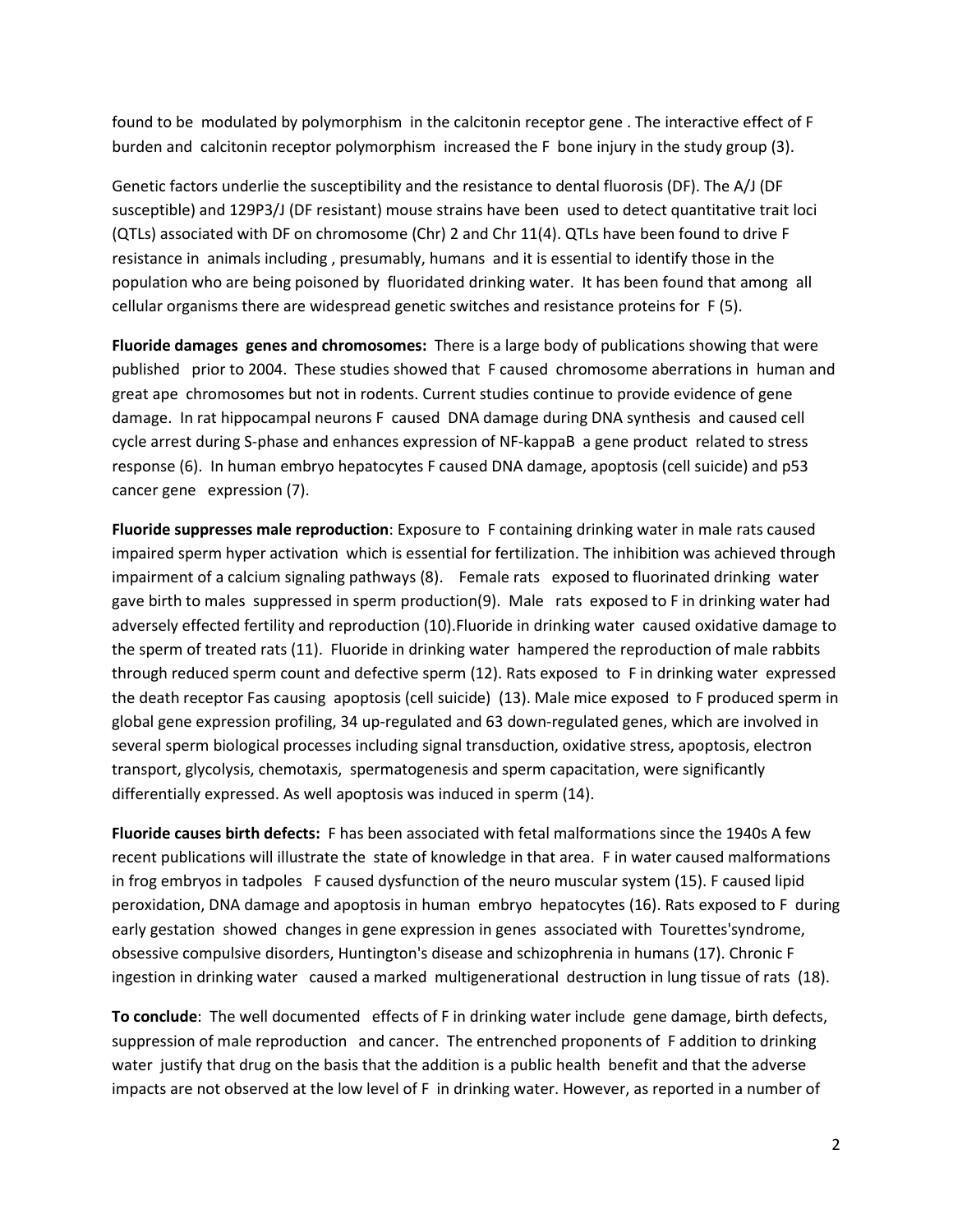publications various sources provide adequate F to maintain dental health so that F addition to drinking water is neither necessary nor effective. Furthermore , animal studies are frequently rejected on the basis of the claim that the drinking water levels of F in the animal experiments are higher than that in municipal drinking water. However, there is a disturbing similarity in the concentration of F in many animal experiments and the level of F in drinking water. As well, a conversion of animal dose to human equivalent dose based on body surface area is essential in drug or pollutant safety evaluation. For example , the F concentration in drinking water in a mouse experiment must be multiplied by 0.08 for comparison with the F in human drinking water. The 10 ppm F used in a mouse experiment , for example , is equivalent to 0.8 ppm in human drinking water(19). The failure to heed the surface area conversion factor caused human injury when the concentration of drug in a mouse experiment was directly applied to healthy humans in clinical trials. Failure to heed the conversion factor seems to have been ignored in evaluating f in drinking water animal studies.

Removal of F from London's drinking water does not only save tax dollars it saves the health of F sensitive London residents.

# References

- 1. Everett ET. Fluoride's effects on the formation of teeth and bones, and the influence of genetics.J Dent Res. 2011 May;90(5):552-60
- 2. Opydo-Szymaczek J, Borysewicz-Lewicka M. Variations in concentration of fluoride in blood plasma of pregnant women and their possible consequences for amelogenesis in a fetus.Homo. 2006;57(4):295-307
- 3. Tu J, Liu K, Song Y, Zhang Y, Cui C, Lu C.Interactive effect of fluoride burden with calcitonin receptor gene polymorphisms on the risk of F bone injury.Int Arch Occup Environ Health. 2011 Jun;84(5):533-8
- 4. Everett,E,Zhaoyu,Y,Yan,D. Fine mapping of dental fluorosis quantitative trait loci in mice European Journal of Oral Sciences 2011, 119 supplement 9-12
- 5. Baker JL, Sudarsan N, Weinberg Z, Roth A, Stockbridge RB, Breaker RR. Widespread genetic switches and toxicity resistance proteins for fluoride.Science. 2012 Jan 13;335(6065):233-5
- 6. Zhang M, Wang A, Xia T, He P. Effects of fluoride on DNA damage, S-phase cell-cycle arrest and the expression of NF-kappaB in primary cultured rat hippocampal neurons. Toxicol Lett. 2008 Jun 10;179(1):1-5
- 7. Ha J, Chu Q, Wang A, Xia T, Yang K. Effects on DNA damage and apoptosis and p53 protein expression induced by fluoride in human embryo hepatocytes.Wei Sheng Yan Jiu. 2004 Jul;33(4):400-2
- 8. Sun Z, Niu R, Su K, Wang B, Wang J, Zhang J, Wang J.Effects of sodium fluoride on hyperactivation and Ca2+ signaling pathway in sperm from mice: an in vivo study.Arch Toxicol. 2010 May;84(5):353-61